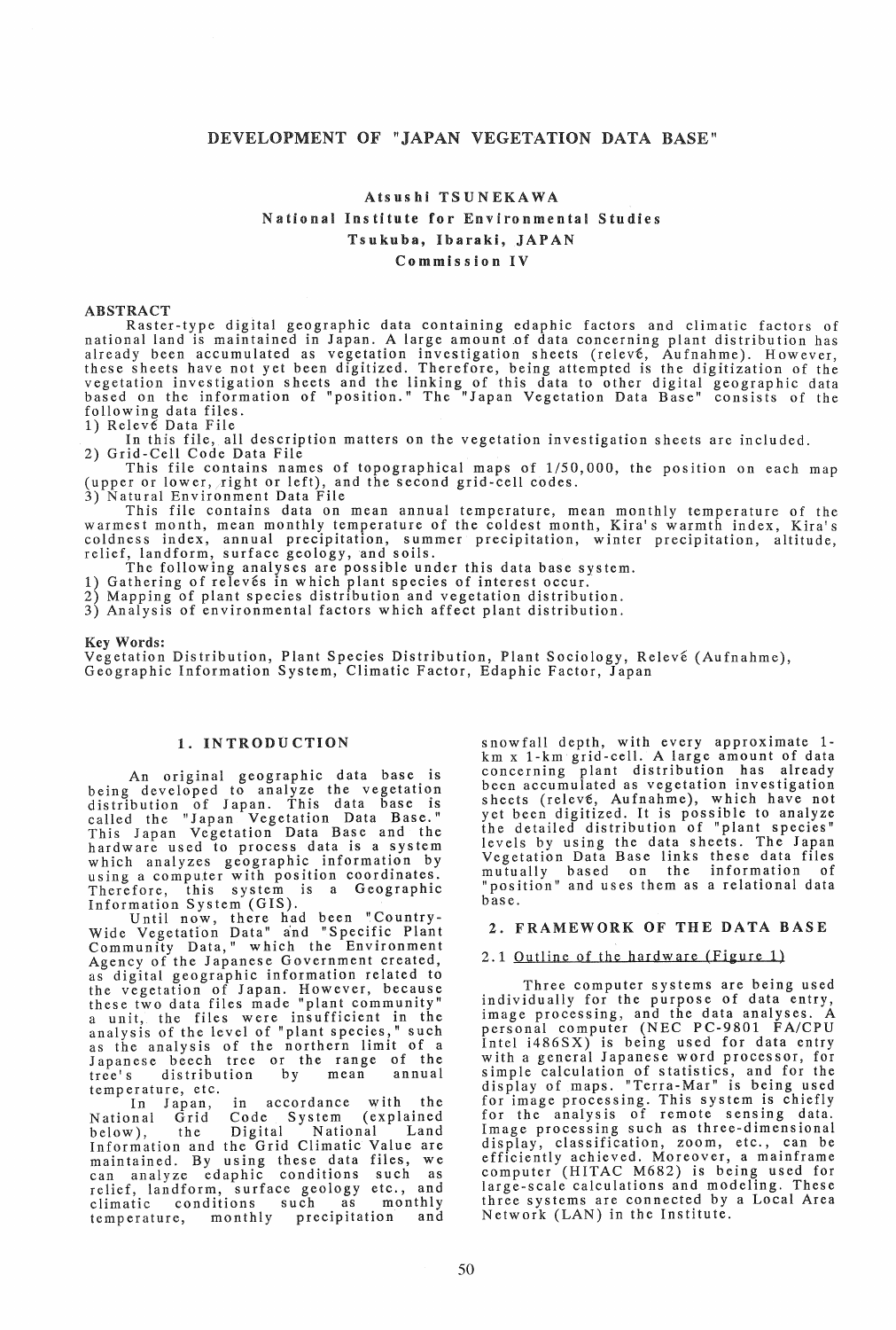The Japan Vegetation Data Base consists of following data files. (1) Releve Data File

This is the core of the Japan Vegetation Data Base and is made by digitizing the currently published releve sheets by word processor. At present, work is being conducted on the digitalization of the relevés gathered from the Basic Survey on Natural Environment Conservation carried out by the Environment Agency.<br>The Basic Survey

The Basic Survey on Natural Environment Conservation is based on the Nature Conservation Law and is executed approximately every five years to investigate the situation of the natural environment of Japan broadly and scientifically. In general, this survey is called the "Greenery Census." The first survey was executed in 1973, the second survey 1978-79, the third survey 1983-87, and the fourth survey has been in execution since 1988.

Concerning Japanese vegetation, the "Vegetation Survey" was executed for the<br>common plant communities for each<br>prefecture and the "Specifice" common plant communities for each prefecture and the "Specific Plant Community Survey" for the characteristic or scarce plant communities. Both surveys covered the entire area of Japan during the 1978-79 survey and the 1983-87 survey. More than 10,000 releve sheets were collected, and approximately 1,000 of those re1eve sheets have already been digitized.

The same data sheet (releve) is used across Japan in the Basic Survey. Table 1 shows a sample of a releve. The core of a releve (Aufnahme) is a list of plant species (taxa) with an index of cover, abundance, etc., per species. This investigation method is widely used for plant sociological vegetation investigations in Japan.

Particularly, the data sheet used during the Greenery Census includes information of the name of the topographical map of 1/50,000 and the position (right or left, upper or lower) on the map where each investigation was conducted. Therefore, the position can be mechanically specified by the accuracy of the second grid-cell (approximately 10 km x 10 km) of the National Grid Code System explained below.

(2) Grid-Cell Code Data File

This data file includes the name of the topographical map of 1/50,000, the position on the map, and the second grid-cell code.

#### (3) Natural Environment Data File

This data file contains various kinds of environmental according to the National Grid Code System by the accuracy of the third grid-cell<br>(approximately 1 km x 1 km), such as (approximately 1 km x 1 km), such as climatic conditions including mean annual temperature, mean monthly temperature of the warmest month, mean monthly temperature of the coldest month, Kira's warmth index, Kira's coldness index, annual precipitation, summer precipitation, winter precipitation, etc., and edaphic conditions including altitude, relief, landform, surface geology, soils, etc.

The position coordinates of this data file conform to the National Grid Code



Figure 1 Composition of hardware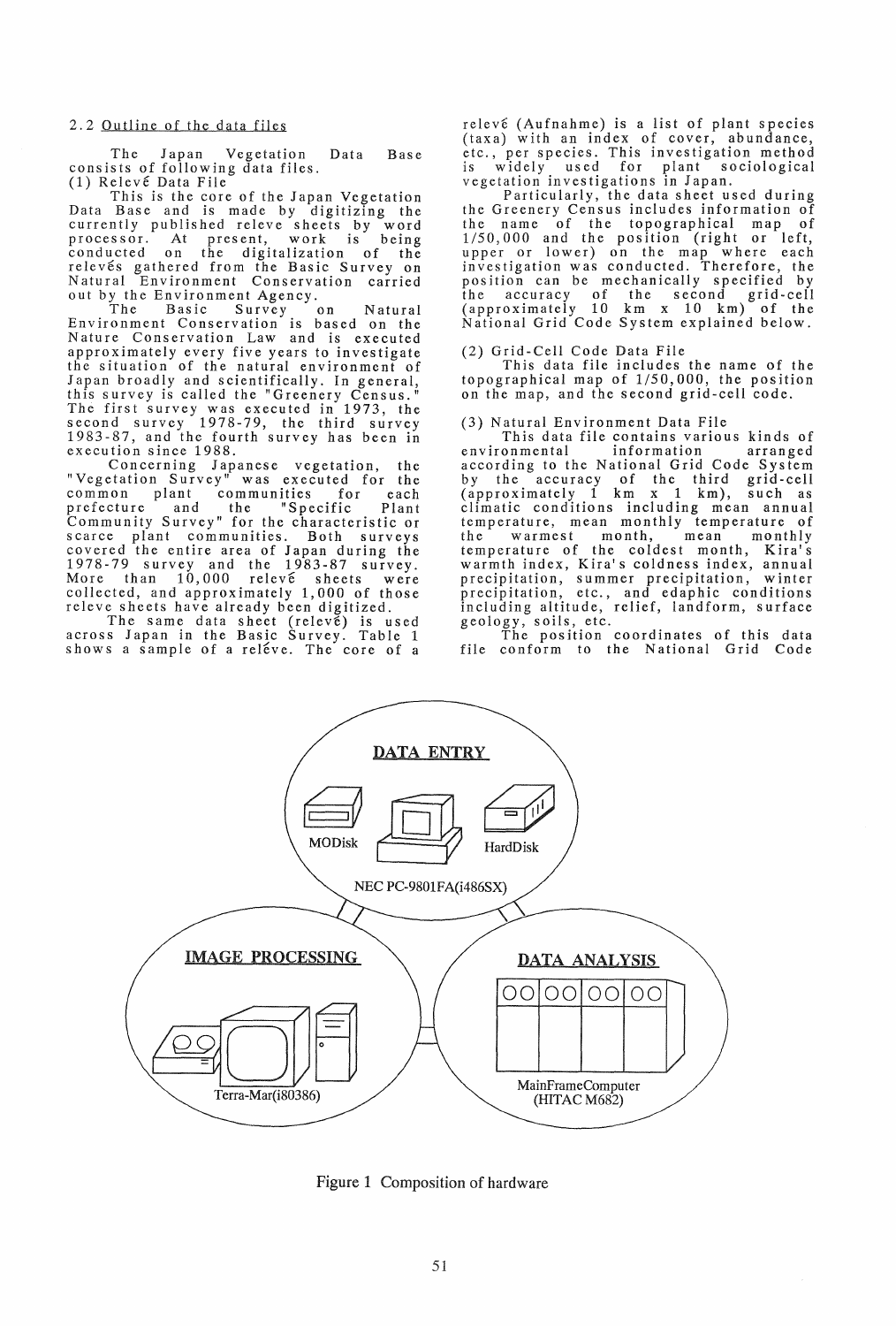# Table 1 Example of releve

No.7

Plant community: *Quercetum myrsinaefoliae*  Map(1:50,000) : Tokyo-Seinan, Position: Upper-Left Place: Higashi-One, Takatsu-Ward, Kawasaki-City, Kanagawa-Pref. Landform: Slope(medium), Soil: Ando, Wind: medium, Sun: med.dark Soil Moisture: Good, Altitude: 55m, Exposure: N, Slope: 30 degrees, Site Sample 25 x 20 m<sup>2</sup>, Total Taxa: 35 species, 1971.5.5 Observer: Toma

| Strata | Dominant Species             |           |     | Height $(m)$ Cover $(\%)$ Basal Diameter $(cm)$ No. of Species |    |
|--------|------------------------------|-----------|-----|----------------------------------------------------------------|----|
|        | Trees 1 Qurcus myrsinaefolia | $12 - 20$ | 70. | 32                                                             |    |
|        | Trees 2 Qurcus myrsinaefolia | $5-10$    | 70  |                                                                |    |
|        | Shrubs Aucuba japonica       | $1 - 2$   | 40  |                                                                | 12 |
|        | Herbs Dryopteris erythrosora | $1 - 0.8$ | 20  |                                                                | 22 |

| S              | $D-S$     | $\mathbf{V}$ | SPP.                  | S | L | D <sub>°</sub> S | $\mathbf{V}$ | SPP.                      | S | L | D.S       | V | SPP.                        |
|----------------|-----------|--------------|-----------------------|---|---|------------------|--------------|---------------------------|---|---|-----------|---|-----------------------------|
| 1              | 3.3       |              | Quercus myrsinaefolia | 3 |   | 2.2              |              | Aucuba japonica           | 4 |   | $+2$      |   | Dryopteris erythrosora      |
|                | 2.2       |              | Zelkova serrata       |   |   | 2.2              |              | Neolitsea sericea         |   |   | $+2$      |   | Dryopteris bissetiana       |
|                | 2.2       |              | Cornus controversa    |   |   | 1.1              |              | Cinnamomum japonicum      |   |   | $+2$      |   | Pleioblastus chino          |
|                | 1.1       |              | Cinnamomum japonicum  |   |   | $+2$             |              | Eurya japonica            |   |   | $+2$      |   | Carex morrowii              |
|                |           |              |                       |   |   | $\ddot{}$        |              | Fatsia japonica           |   |   | $\ddot{}$ |   | Quercus myrsinaefolia       |
| $\overline{2}$ | 2.2       |              | Qurcus myrsinaefolia  |   |   | $\ddot{}$        |              | Cephalotaxus harringtonia |   |   | $\ddot{}$ |   | Zelkova serrata             |
|                | 1.1       |              | Magnolia obovata      |   |   | $\ddot{}$        |              | Viburnum dilatatum        |   |   | $+$       |   | Cornus controversa          |
|                | $+$       |              | Cryptomeria japonica  |   |   | $\ddot{}$        |              | Kalopanax pictus          |   |   | $\ddot{}$ |   | Neolitsea sericea           |
|                | $+$       |              | Callicarpa mollis     |   |   | $\ddotmark$      |              | Helwingia japonica        |   |   | $\ddot{}$ |   | Ardisia japonica            |
|                | $+$       |              | Chamaecyparis obtusa  |   |   | $+$              |              | Akebia trifoliata         |   |   | $+$       |   | Ilex integra                |
|                | $\ddot{}$ |              | Stachyurus praecox    |   |   | $+$              |              | Wisteria floribunda       |   |   | $+$       |   | Thea sinensis               |
|                | $\ddot{}$ |              | Kalopanax pictus      |   |   | $+$              |              | Stachyurus praecox        |   |   | $+$       |   | Viburnum dilatatum          |
|                |           |              |                       |   |   |                  |              |                           |   |   | $+$       |   | Helwingia japonica          |
|                |           |              |                       |   |   |                  |              |                           |   |   | $\ddot{}$ |   | Gynostemma pentaphyllum     |
|                |           |              |                       |   |   |                  |              |                           |   |   | $+$       |   | Hosta montana               |
|                |           |              |                       |   |   |                  |              |                           |   |   | $\ddot{}$ |   | Trycyrtis macropoda         |
|                |           |              |                       |   |   |                  |              |                           |   |   | $\ddot{}$ |   | Astilbe thunbergii          |
|                |           |              |                       |   |   |                  |              |                           |   |   | $+$       |   | Dioscorea tokoro            |
|                |           |              |                       |   |   |                  |              |                           |   |   | $+$       |   | Parthenocissus tricuspidata |
|                |           |              |                       |   |   |                  |              |                           |   |   | $\ddot{}$ |   | Chloranthus serratus        |
|                |           |              |                       |   |   |                  |              |                           |   |   | $+$       |   | Viola bissetii              |
|                |           |              |                       |   |   |                  |              |                           |   |   | $\ddot{}$ |   | Dryopteris lacera           |

\* In this table, S : Strata, D : Dominance, S : Sociability, V : Vitality, L : Life Form.

\*\* Original sheet is written in Japanese, and species' names are expressed using Japanese names..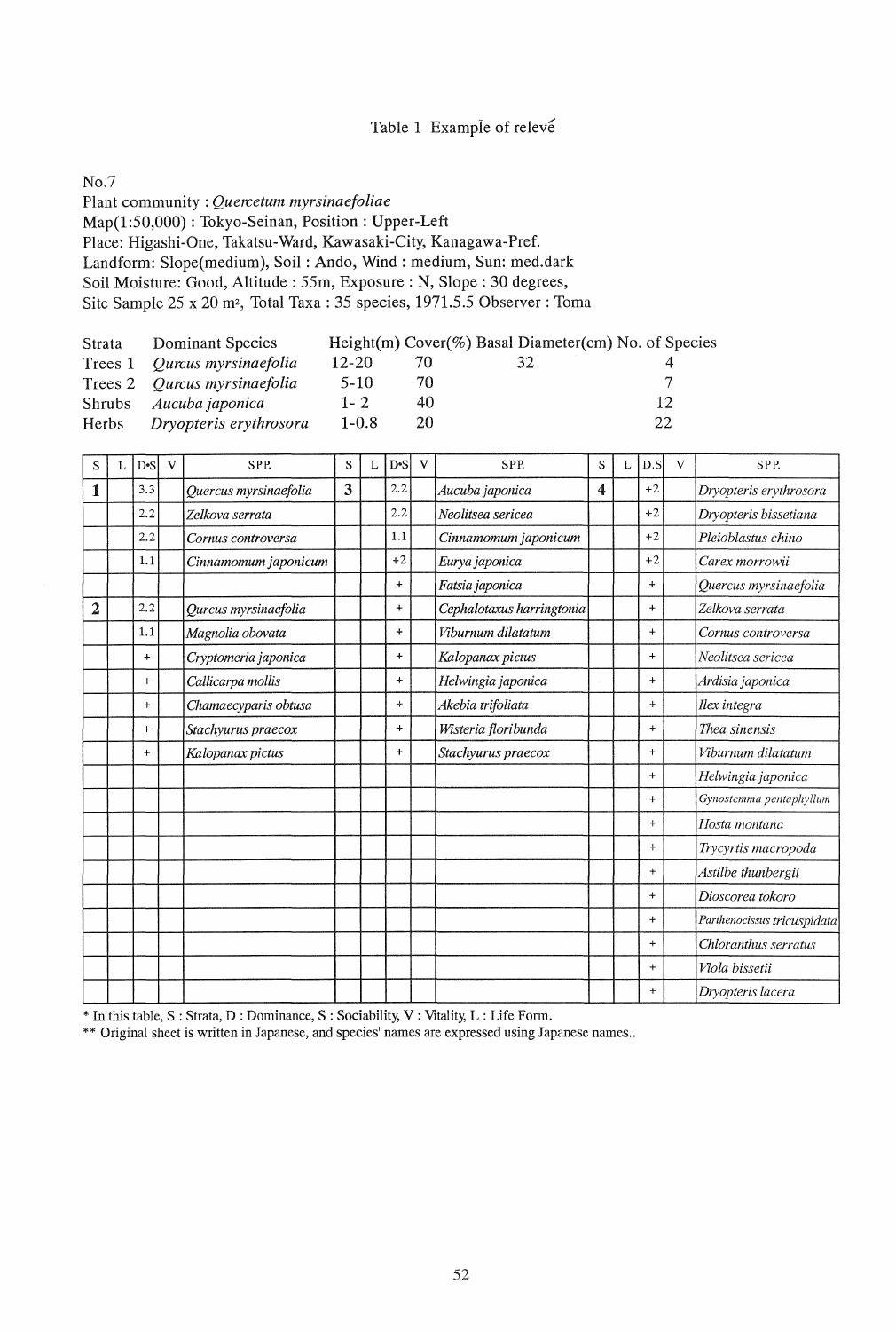System of Japan (JIS-C6304-1976) (Figure 2), which has three spatial levels: i) a first grid that is equivalent to the size of a 1/200,000 topographical map, ii) a second  $1/200,000$  topographical map, ii) a second<br>grid that is equivalent to the size of a<br> $1/25,000$  map, and iii) a third grid that divides the second grid into 10 grids equally in length and width. Near the center of Japan, the size of the second grid is approximately 10 km x 10 km and the third grid is approximately 1 km x 1 km. Because this coding system is based on latitude and longitude, the grid-cell is not an accurate square and the size is different for Hokkaido (north) and Kyushu (south).

The data of climatic conditions, which includes mean annual temperature, annual precipitation, etc., was merged into the data base from the data file offered by the Meteorological Agency of Japan.

The data of edaphic conditions, which includes altitude, relief, landform, surface geology, soils, etc., was merged into the data base by reordering data selected from the Digital National Land Information mainly offered by the Geographical Survey Institute and the National Land Agency.

The data of plant communities, which includes the plant community code for each third grid-cell, was merged into the data base from "Country-Wide Vegetation Data" offered by the Environment Agency.



Figure 2 Explanation of National Grid Code System

### 2.3 Outline of the software (Figure 3)

Software includes the originally d eve10 ped program (by C or FORTRAN), the program package (SAS) on the mainframe computer, and the application software (Ichitaro, Lotus, etc.) on the personal compu ter.

#### 2.4 Outline of the function

The following analyses are possible using the Japan Vegetation Data Base using the Japan<br>system.

(1) Gathering of vegetation investigation sheets in which plant species of interest occurs.

(2) Mapping of the plant distribution, analysis of the northern or southern limit of distribution, and analysis of habitat segregation.

(3) Analysis of environmental factors which affect the plant distribution. That is, the system can analyze whether plant distribution is affected by the temperature factor or the precipitation factor, or in what range in Kira's warmth index the plant is distributed.

#### 2.5 Problems

The following two problems could be pointed out for the Japan Vegetation Data Base.

(1) Because the information of "Position" extracted from the releves corresponds 'with the second grid (approximately 10 km x 10 km), there is a possibility of a problem in accuracy. Especially in mountainous regions, there is certain possibility that correspondence with the environmental conditions will not succeed.

(2) It is considerably hard work to check the species' name filled in releve sheets. Cases where errors have occurred include, for instance, the misspelling of releve sheet, the misreading in data entry, or the use of different species names in the naming of one species. These mistakes are being checked as much as possible, however, ambiguous mistakes in a releve sheet cannot be checked.

#### 3. EXAMPLE OF ANALYSIS

At present, approximately 1,000 relevés had been digitized, however, this is not sufficient for a strict analysis. Here, some simple analyses were attempted to verify the effectiveness of this data base.

The Japanese islands are covered with various types of vegetation, from the subarctic conifer forest in the northern part to a mangrove forest in the southern part. From the viewpoint of the area, a summergreen broad-leaved forest in the northern half of Japan and an evergreen broad-leaved forest in the southern half of Japan occupy the majority of the natural vegetation on the Japanese islands. The two major forms of vegetation correspond to *Fagetea crenatae* (Japanese beech class) and *Camellietea japonicae* (Japanese camellia class), respectively, from the viewpoint of plant sociology.

*Fagus crenata* (Japanese beech) and *Quercus mongolica* (an oak) were analyzed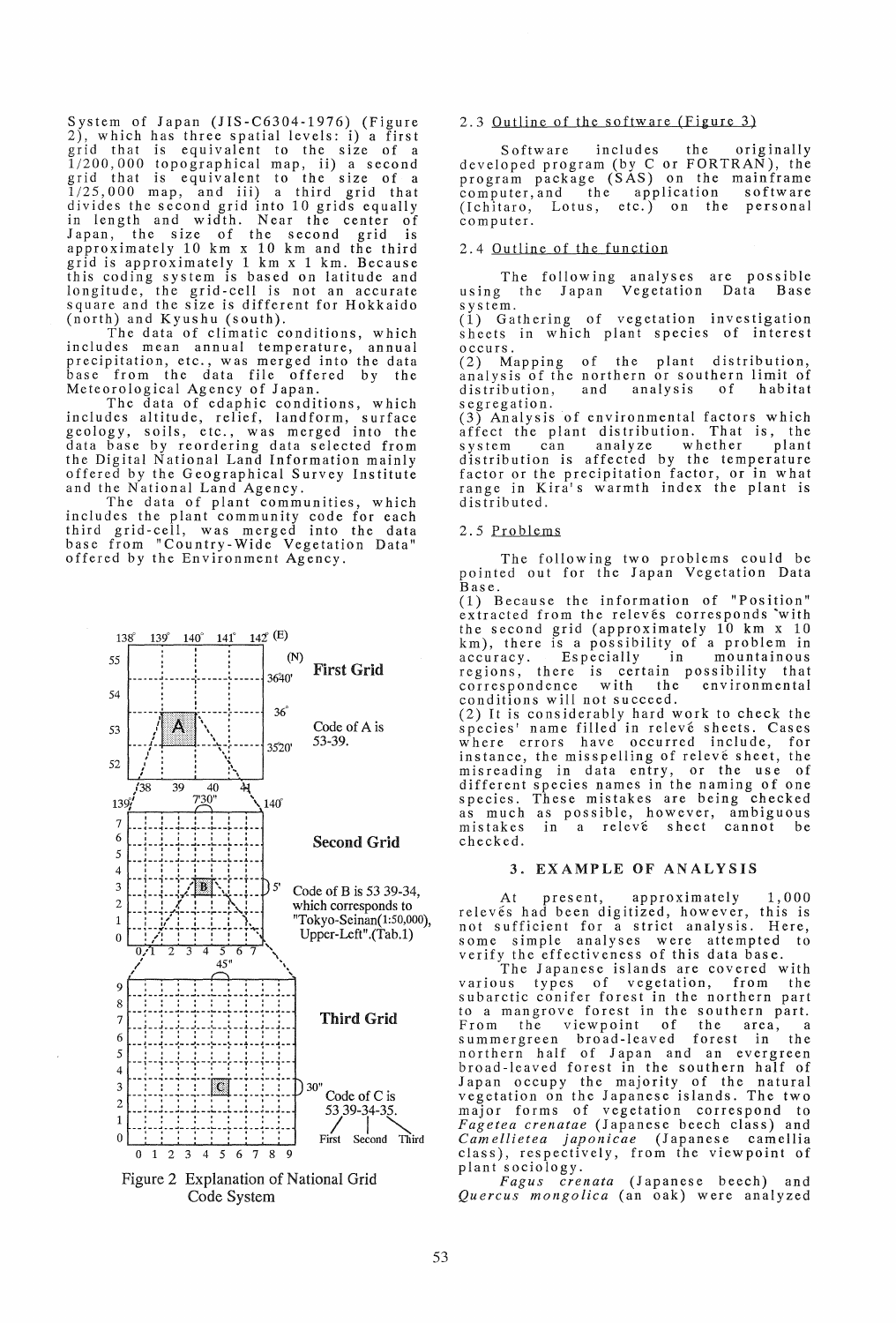as character species of *Fagetea crenatae,* and *Camellia japonica* (Japanese camellia) and *Castanopsis cuspidata var. Sieboldii*  (Japanese chinquapin) were analyzed as character species of *Camellietea japonicae.* 

Firstly, releves where each species occurs were extracted, which consist of relevés of beech (46 second grids), oak (62 grids), chinquapin (34 grids), and camellia<br>(66 grids).

 $(66 \text{ grids}).$  Then, the map names and positions on the map were extracted from the releve sheets mentioned above, and they were sheets mentioned above, and they were<br>converted into the second grid code by<br>means of the Grid-Cell Code Data File. The distribution of the plant species was mapped by using the second grid-cell code. Figure 4 shows the points where beech or oak are distributed. They are distributed mainly in the northern part of the Japanese archipelago; however, they are also distributed in the mountainous region of Shikoku and Kyushu. Figure 5 shows the Shikoku and Kyushu. Figure 5 snows the<br>points where chinquapin or camellia is<br>distributed. They are distributed mainly in the southern part of the Japanese archipelago; however, they also reach northern Honshu near the coastal zone.

Next, the climatic data, which corresponds to the second grid-cell codes, were extracted from the Natural Environment Data File. Since this Natural Environment Data File uses the third grid as a unit, each second grid code has 100 observations. Here, the mean values were calculated from 100 observations. Figure 6 takes the mean annual temperature as the horizontal axis, and the percentage of the occurrence of each plant species as the vertical axis. From Figure 6, the habitat segregation between beech-oak and chinquapin-camellia by the temperature factor can be found, and the boundary is approximately 12 - 14 degrees Centigrade. Similarly, Figure 7 takes the annual precipitation as the horizontal axis. The annual precipitation does not appear to affect the distribution.

The above-mentioned analysis results are not contradictory to the ecological findings. However, because other habitats are reported than the places shown in Figure 4 and Figure 5, it is necessary to increase amount of data further and to improve the accuracy of the analysis.

## Personal-Computer

Data Entry • Digitizing of relevé (Japanese word processor)

Data Check ( C program)

• List up and Sort of species names

Data Analysis ( C program)

- Pick up releve by species names and List up map names
- Convert map name to second grid code
- Mapping of distribution

# Terra-Mar

# Image Processing

- Map Display
- Three dimensional display
- Zoom
- Overlay
- Clasification

# Main Frame Computer

# Statistics (SAS)

- **Basic Statistics**
- Correlation
- Factor Analysis
- Discriminant Analysis

Modeling (Fortran program)

- Fuzzy Model
- Multinominal Logit Model

Figure 3 Composition of Software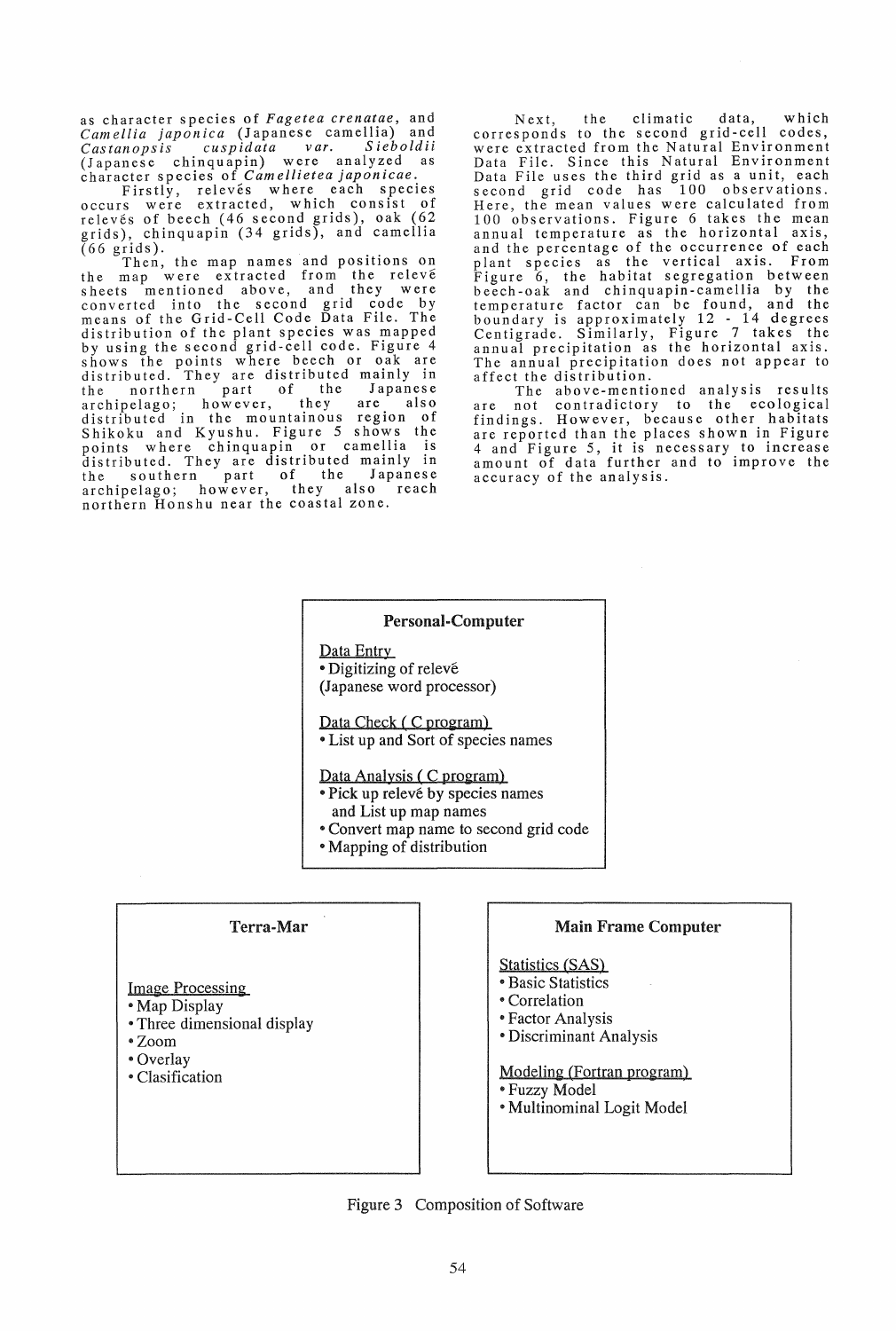



Figure 4 Distribution of *Fagus crenata*  and *Qurcus mongolica* 



Figure 5 Distribution of *Camellia japonica*  and *Castanopsis cuspidata var. Sieboldii* 



Mean annual temperature (C) Figure 6 Mean annual temperature and occurrence ratio



Figure 7 Annual precipitation and occurence ratio